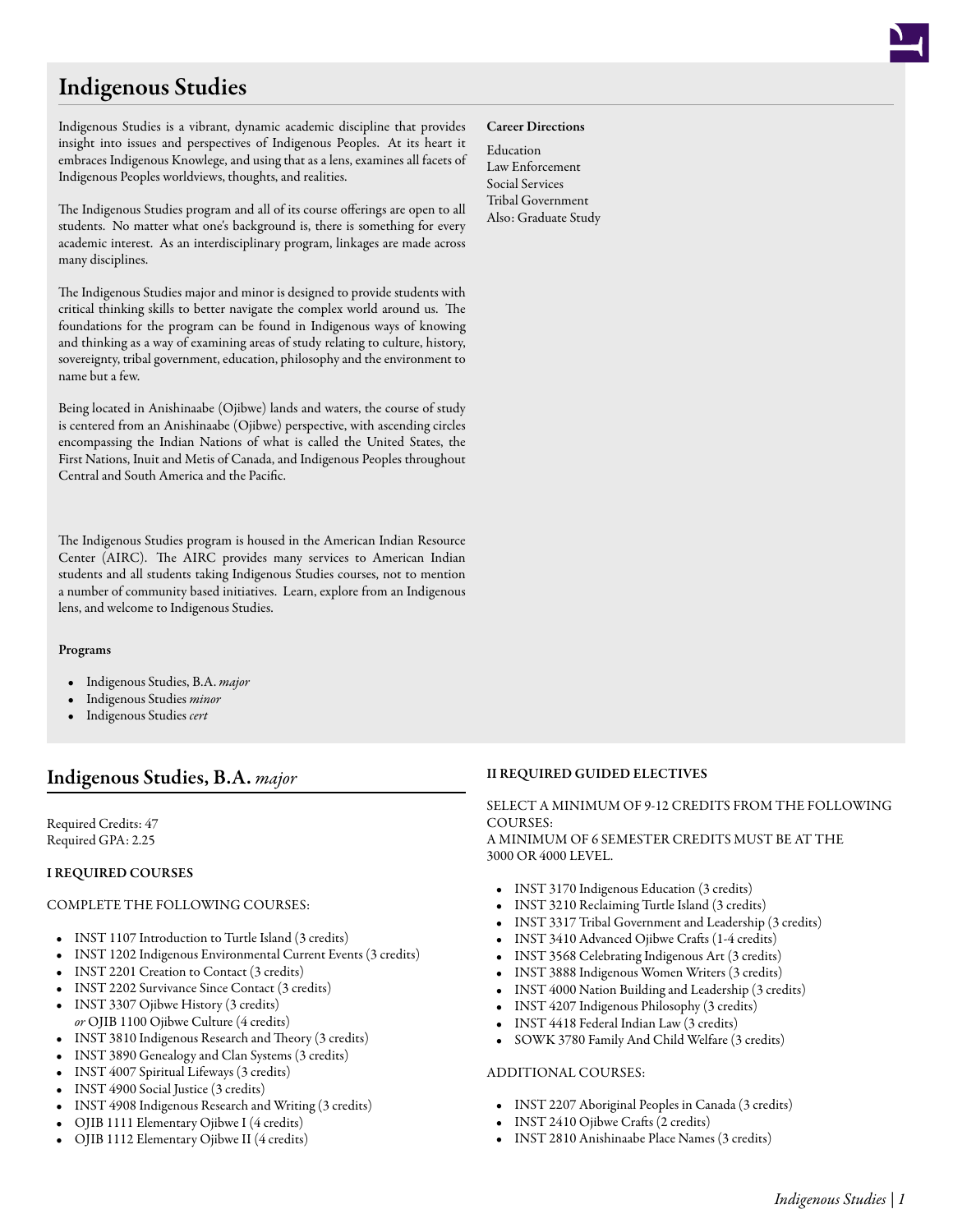# Indigenous Studies *minor*

Required Credits: 20 Required GPA: 2.00

# I REQUIRED COURSES

#### COMPLETE THE FOLLOWING COURSES:

- INST 1107 [Introduction to Turtle Island](/academics/catalog/20193/courses/inst/1107) (3 credits)
- INST 2201 [Creation to Contact](/academics/catalog/20193/courses/inst/2201) (3 credits)
- INST 2202 [Survivance Since Contact](/academics/catalog/20193/courses/inst/2202) (3 credits)
- INST 2410 [Ojibwe Crafts](/academics/catalog/20193/courses/inst/2410) (2 credits)
- INST 3307 [Ojibwe History](/academics/catalog/20193/courses/inst/3307) (3 credits)

# II REQUIRED ELECTIVES

#### SELECT AT LEAST 6 CREDITS FROM THE FOLLOWING COURSES:

- INST 1202 [Indigenous Environmental Current Events](/academics/catalog/20193/courses/inst/1202) (3 credits)
- INST 2207 [Aboriginal Peoples in Canada](/academics/catalog/20193/courses/inst/2207) (3 credits)
- INST 2810 [Anishinaabe Place Names](/academics/catalog/20193/courses/inst/2810) (3 credits)
- INST 3170 [Indigenous Education](/academics/catalog/20193/courses/inst/3170) (3 credits)
- INST 3210 [Reclaiming Turtle Island](/academics/catalog/20193/courses/inst/3210) (3 credits)
- INST 3317 [Tribal Government and Leadership](/academics/catalog/20193/courses/inst/3317) (3 credits)
- INST 3410 [Advanced Ojibwe Crafts](/academics/catalog/20193/courses/inst/3410) (1-4 credits)
- INST 3568 [Celebrating Indigenous Art](/academics/catalog/20193/courses/inst/3568) (3 credits)
- INST 3888 [Indigenous Women Writers](/academics/catalog/20193/courses/inst/3888) (3 credits)
- INST 3890 [Genealogy and Clan Systems](/academics/catalog/20193/courses/inst/3890) (3 credits)
- INST 4418 [Federal Indian Law](/academics/catalog/20193/courses/inst/4418) (3 credits)

# Indigenous Studies *cert*

Required Credits: 12 Required GPA: 2.00

.

# REQUIRED COURSES

# COMPLETE THE FOLLOWING COURSES:

- INST 1107 [Introduction to Turtle Island](/academics/catalog/20193/courses/inst/1107) (3 credits)
- INST 3170 [Indigenous Education](/academics/catalog/20193/courses/inst/3170) (3 credits)
- INST 4007 [Spiritual Lifeways](/academics/catalog/20193/courses/inst/4007) (3 credits)
- INST 4207 [Indigenous Philosophy](/academics/catalog/20193/courses/inst/4207) (3 credits)

# Indigenous Studies Courses

# INST 1107 Introduction to Turtle Island (3 credits)

This course is designed to provide students with an introduction to the study of American Indians from a cultural and academic perspective. The academic overview will include considerations of breadth, method of research, terminology, and principles of various disciplines that include American Indians in their fields of study. Liberal Education Goal Areas 5 & 7.

# INST 1202 Indigenous Environmental Current Events (3 credits)

This course is designed to provide students with the abilities to read and view various media sources critically. An in-depth focus on how current events have the potential to shape our lives requires "reading between the lines". Students will have the opportunity to identify the audience of various current event articles and the purpose of the articles, journalist and producer. Liberal Education Goal Area 5.

#### INST 2201 Creation to Contact (3 credits)

This course is designed to provide students with a literary experience and understanding of the philosophical and mythological mindset of individual and tribal people in the Americas. And in later times, empathize with the racism and challenges that American Indian cultures had in regard to the social, economic, political, and religious policies and practices of European and American societies in the United States. Liberal Education Goal Areas 5 & 7.

#### INST 2202 Survivance Since Contact (3 credits)

This course is designed to follow American Indians Post-contact 1887 by providing to students a literary experience and understanding of the philosophical and mythological mindset of individual and tribal people in the Americas. And in current times, empathize with the racism and challenges that American Indian cultures face in regard to the social, economic, political, and religious policies and practices of European and American societies in the United States. Liberal Education Goal Areas 5 & 7.

# INST 2207 Aboriginal Peoples in Canada (3 credits)

This course provides an overview of the history, contemporary concerns, and contributions of Aboriginal Peoples in Canada. The term Aboriginal includes First Nations, Metis, Inuit, status and non-status Indians, and is inclusive of those Aboriginals living on and off reserve. Liberal Education Goal Areas 5 & 8.

#### INST 2410 Ojibwe Crafts (2 credits)

An introduction to the Ojibwe crafts in relation to their culture. Demonstration, instruction and studio experience in basketmaking, hide tanning, the making of leather goods, beading, jewelry making and quilting.

# INST 2810 Anishinaabe Place Names (3 credits)

The course provided an opportunity for students to learn the Anishinaabe place names throughout Anishinaabe territory in the area of the Great Lakes (Minnesota, Wisconsin, Michigan, Manitoba, Ontario, and Quebec). Through place name research students will explore Anishinaabeg (plural) history, culture and worldview. Liberal Education Goal Areas 5 & 7.

#### INST 2925 People of the Environment: Indigenous Knowledge Perspective (3 credits)

This course is designed to provide students with the ability to integrate Indigenous Studies with Environmental Studies. An in-depth focus will cover how environmental practices affect Indigenous cultures. Students will have the opportunity to explore their own understanding of Indigenous and Environmental Studies and develop strategies that will enable them to view both disciplines interdependent of one another. Liberal Education Goal Area 10.

# INST 3170 Indigenous Education (3 credits)

Inquiry and analysis of the complexities of multiple standards of education in the U. S. including race class, gender, ethnicity, disability, age, nationality and religion, how they shape and are shaped by social and cultural tribal and nontribal life in the United States will be examined. The course emphasizes the development of indigenous knowledge, critical thinking, analytical skills, and interpersonal and inter group interactions necessary for living and working in a society characterized by tribal and western mainstream diversity. Through the mindful study of small, rural schools and traditional education practices students will find a greater understanding of (tribal) others, develop selfunderstanding of education in the U.S. and develop understanding in relation to others- in order to promote ethical behaviors and values in education that support a diverse world. Liberal Education Goal Areas 5 & 7.

# INST 3210 Reclaiming Turtle Island (3 credits)

This course will provide students with a philosophical understanding of Indigenous peoples relationships to their environment (land, water, rural, and urban) that are based on traditional teachings. These relationships will be explored through the accounts of migrations, land acquisition, loss, recovery, and protection. Liberal Education Goal Areas 5 & 8.

# INST 3307 Ojibwe History (3 credits)

The oral and written history of the People from origins to the early 20th century, analyzing the Ojibwe response to changes brought by European and American society. Liberal Education Goal Areas 5 & 7.